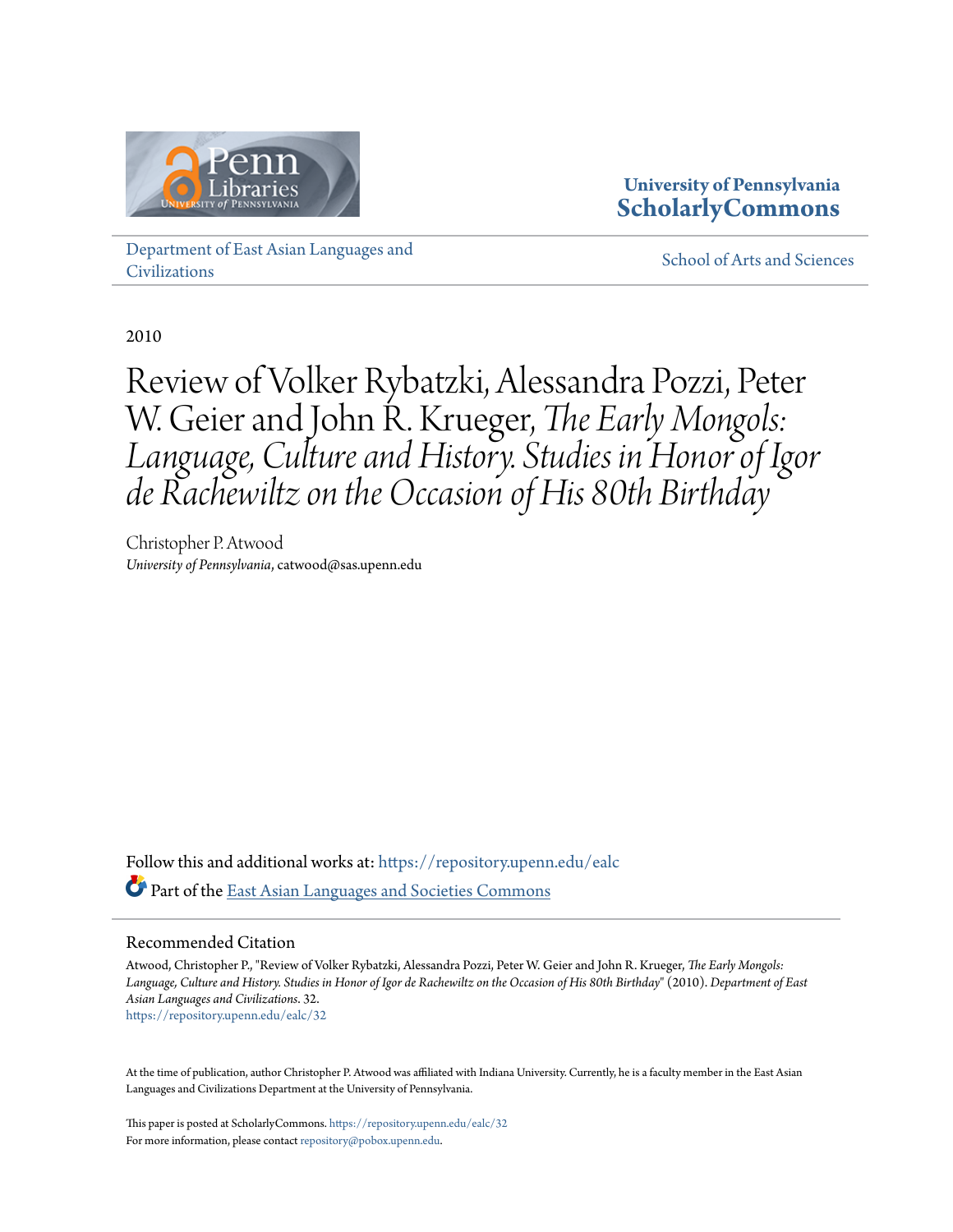Review of Volker Rybatzki, Alessandra Pozzi, Peter W. Geier and John R. Krueger, *The Early Mongols: Language, Culture and History. Studies in Honor of Igor de Rachewiltz on the Occasion of His 80th Birthday*

### **Disciplines**

Arts and Humanities | East Asian Languages and Societies

#### **Comments**

At the time of publication, author Christopher P. Atwood was affiliated with Indiana University. Currently, he is a faculty member in the East Asian Languages and Civilizations Department at the University of Pennsylvania.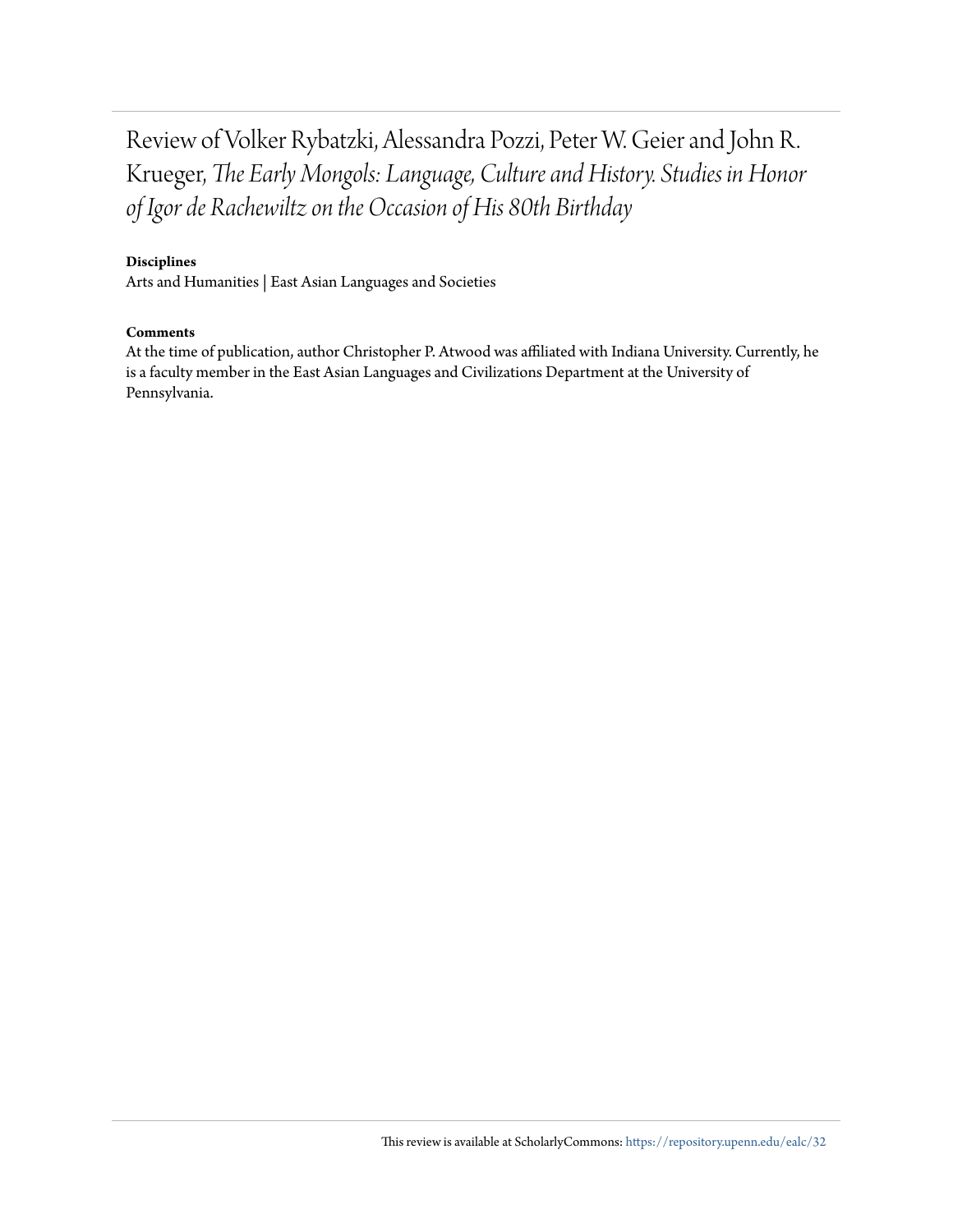#### 84 REVIEWS OF BOOKS

 political exchanges among parties high and relatively low, facilitating cooperation across the boundaries of class, kinship, and region" (p. 248).

 This rhetoric and the "benevolent societies" developed amidst various late Ming social changes (spread of literacy, heightened examinations competition, commerce and changes in labor and market patterns, print, and more) which produced an expansive "literate but marginal social stratum" (p. 285) with an ensuing anxiety over social hierarchy and order. For this social stratum in particular, "highly visible charitable activities" became, inter alia, the "means by which one might reach for a higher good and an enhanced self-image" (p. 284).

The Art of Doing Good convincingly suggests a nuanced explanation of the "distinct iveness of late Ming charity" (p. 279), and uses a host of sources - diaries, lecture notes, and local gazetteers, to name but a few  $-$  in doing so. It thus joins other recently published stimulating works on the history of the Ming and breaks new grounds for research on the history of charity in China. It may also stir a debate (which Smith prefers to leave aside for the moment) over what "charity" means in the Chinese context as well as comparatively.

#### Princeton University Ori Sela

 Rybatski, Volker, Alessandra Pozzi, Peter W. Geier and John R. Krueger (eds.): The Early Mongols: Language, Culture and History. Studies in Honor of Igor de Rachewiltz on the Occa sion of His 80th Birthday, Indiana University Uralic and Altaic Series, Volume 173. (Bloom ington: Indiana University, Denis Sinor Institute for Inner Asian Studies, 2009), xxxv+ 217pp. \$54.00. ISBN 978-0-933070-57-8

 This volume in honor of Igor de Rachewiltz's lifetime of scholarship reflects the full range of interests of "Prince Igor" as he is affectionately known, from the famous Rus sian lay (p. xxi). Every essay is tied to the study of the Mongolian-speaking peoples, from the time of the Khitan empire of the eleventh century, to the break up of the Mon gol empire in the fifteenth. Although most deal with philology, which is the core of Professor de Rachewiltz's interests, others cover biography, political, ideological, and institutional history, folklore, transcription and the history of scholarship. Almost every article draws on Professor de Rachewiltz's extensive scholarship in these fields.

 The philological articles together form an impressive set, which could be used to in troduce doctoral students to the range of sources and approaches in the field. Ákos Ber talan Apatóczky and Yoshio Saitô treat two vocabularies of Middle Mongolian, the Sino-Mongolian *Beilu yiyu* 北虜譯語, and the Arab-Persian-Chaghatay Turkic- Mongolian Muqaddimat al-Adab. György Kara offers some revisions to Professor de Rachewiltz's reading of the *Bodhicaryāvatāra*, and Sharav Choimaa examines certain passages of the Secret History of the Mongols to demonstrate the importance of collat ing the text preserved in Chinese transcription with that preserved in the 1 7th century chronicle Golden Button. Dai Matsui argues that a phrase in the Turfan texts, Dumdadu Mongyol ulus "Middle Mongolian Empire," should be the indigenous term for the Chaghatay Khanate, while Volker Rybatski surveys fragmentary new Mongolian documents being discovered from Dunhuang. Together the volumes cover almost all